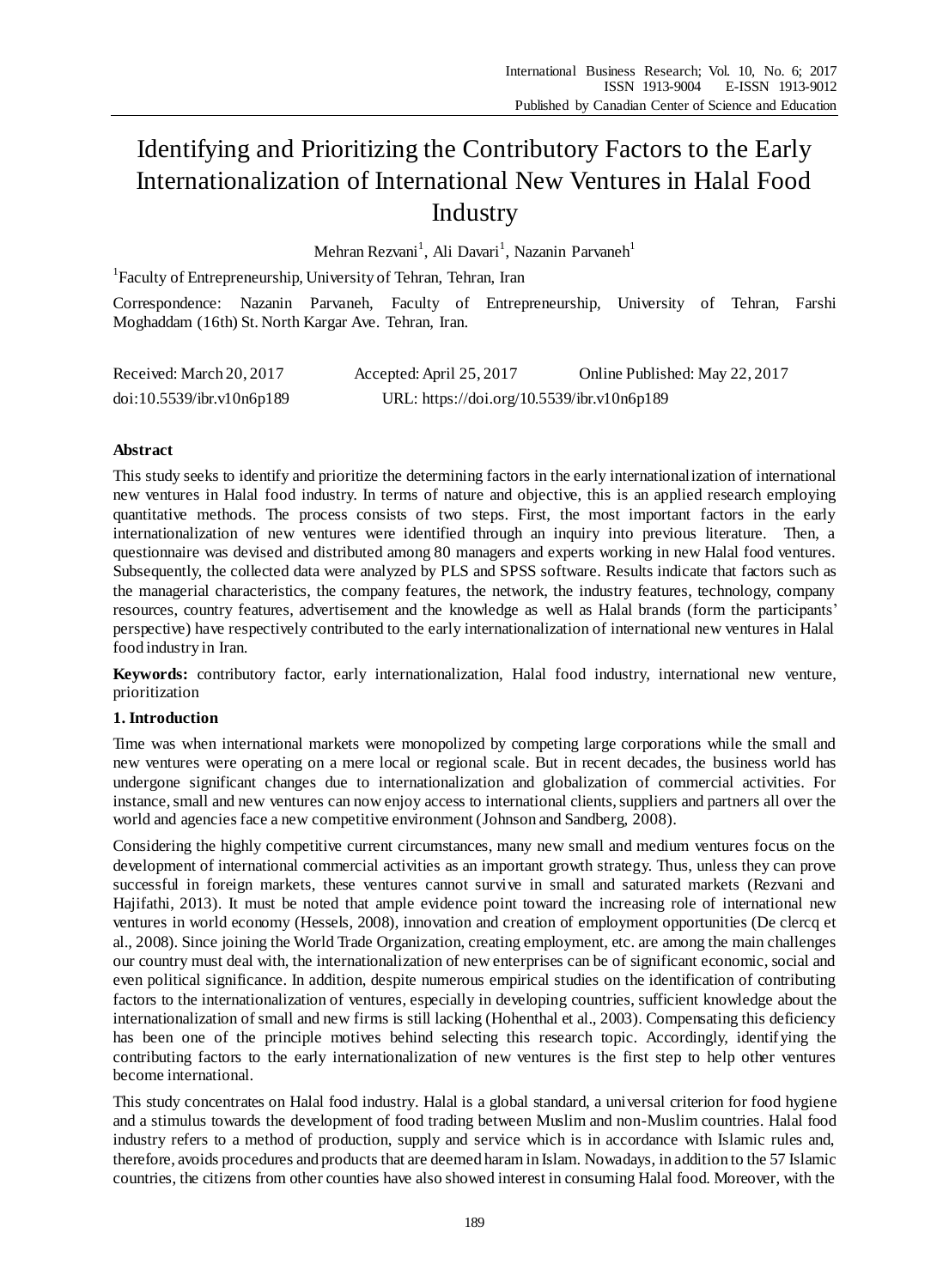30 percent increase in the Muslim population of the world, which is due by 2025, Halal production will be unprecedentedly brought into attention. It is said that Halal food will comprise 20 percent of the total international food trade in the future (Yang et al., 2016).

The most prominent prospect for the Iranian Halal food industry is to surpass other countries of the region by achieving first place in Halal food trading by 2025 and to earn a position among the first five member states of the Organization of Islamic Cooperation. Furthermore, Vision 2025 also envisions an annual export share up to 10 percent of Halal food trade deficit of the member states of the Organization of Islamic Cooperation (according to 2013 statistics, a sum of 7.8 billion dollars by 2025). However, Iran's share of Halal brand is now equal only to 0.25 percent of the world's while other Arabic and Islamic states of the region have gained a billion dollar profit in this market. Therefore, as a country whose entire food production is Halal, Iran has good potential and occasion in the domain of food production. In addition, Halal brand and the tendency of Islamic and non-Islamic countries to consume Halal food products, has provided Iran with a perfect opportunity to plan carefully and enter this international market faster.

Thus, this study seeks to answer the following questions:

- 1. What are the factors contributing to the early internationalization of new Halal food companies?
- 2. How should the factors contributing to the early internationalization of new Halal food companies be prioritized?

## *1.1 Literature Review*

Exploring the ways in which ventures approach the issue of internationalization has been a major concern for international enterprise researchers since 1960`s and various theories have offered insights into the ways and the reasons why ventures pursue participation in international markets. According to Incremental theory (Uppsala-model) of internationalization developed by Johanson and Wiedersheim-Paul in 1977 (Kunday & Senguler, 2015) the following factors determine the early internationalization of ventures; 1) the small psychological difference between the targeted market and the original market where the company operates, 2) knowledge and understanding of the market, and 3) the reduction of perceived risk due to the increase in empirical knowledge and understanding. Network theory suggests the network results in the early internationalization of ventures in the following ways; 1) Networks facilitate the access to the market knowledge, identifying key clients, financial resources and supporting R&D activities. 2) Networks provide the founders of new ventures with new opportunities for enterprise and contribute to their entry into foreign markets. 3) Making use of networks to overcome the company`s limited chance to benefit from foreign markets. 4) Networks are valuable sources of market information, without which acquiring such knowledge would be costly and time-consuming. Ultimately, according to the theory of international entrepreneurship which, as Mtigwe (2006) points out, is located in the middle of the spectrum whose opposing extremes include the incremental theory of internationalization and the network theory, the role and characteristics of the entrepreneur plays a vital part in the early internationalization of ventures.

1.1.1 The Early Internationalization of New Ventures and the Factors that Contribute to It

According to Zhou & Wu (2014), early internationalization is "a result of entrepreneurial spirit and entrepreneurial capability" and must be considered as an index of international entrepreneurial behavior (Teixeira & Coimbra, 2014). It must be noted that concepts such as speed, pace, rapid, and accelerated are used by international enterprise researchers to explain the phenomenon of early and rapid internationalization. In general, the notion of speed refers to the amount or total of time required for an organization to achieve its goals (Casillas & Acedo, 2013).

Examining the literature on early internationalization of ventures revealed that most of the studies focused on developing and testing the hypotheses concerning the role of speed and their principal purpose has been to find out the motive behind the *rapid* internationalization of ventures. One of the first issues introduced with regard to international entrepreneurship was the emphasis on Born Globals and international new ventures which undergo internationalization rapidly and in an early stage (Richard & Saiyed, 2015). The notion of international new ventures is a combination of international enterprise and entrepreneurship (Matiusinaite & Sekliuckiene, 2015). Rennie (1993) and Oviatt & McDougall (1994) were the first to study international new ventures 20 years ago. With the increase in the number of the ventures which became international immediately after their emergence, the literature on this subject had developed as well (Richard & Saiyed, 2015). Various scholars have used different definitions and terms to explore the international new ventures. For instance, the studies by Oviatt & McDougall (1994) carried out throughout the world's six continents, covering both developed and developing economies,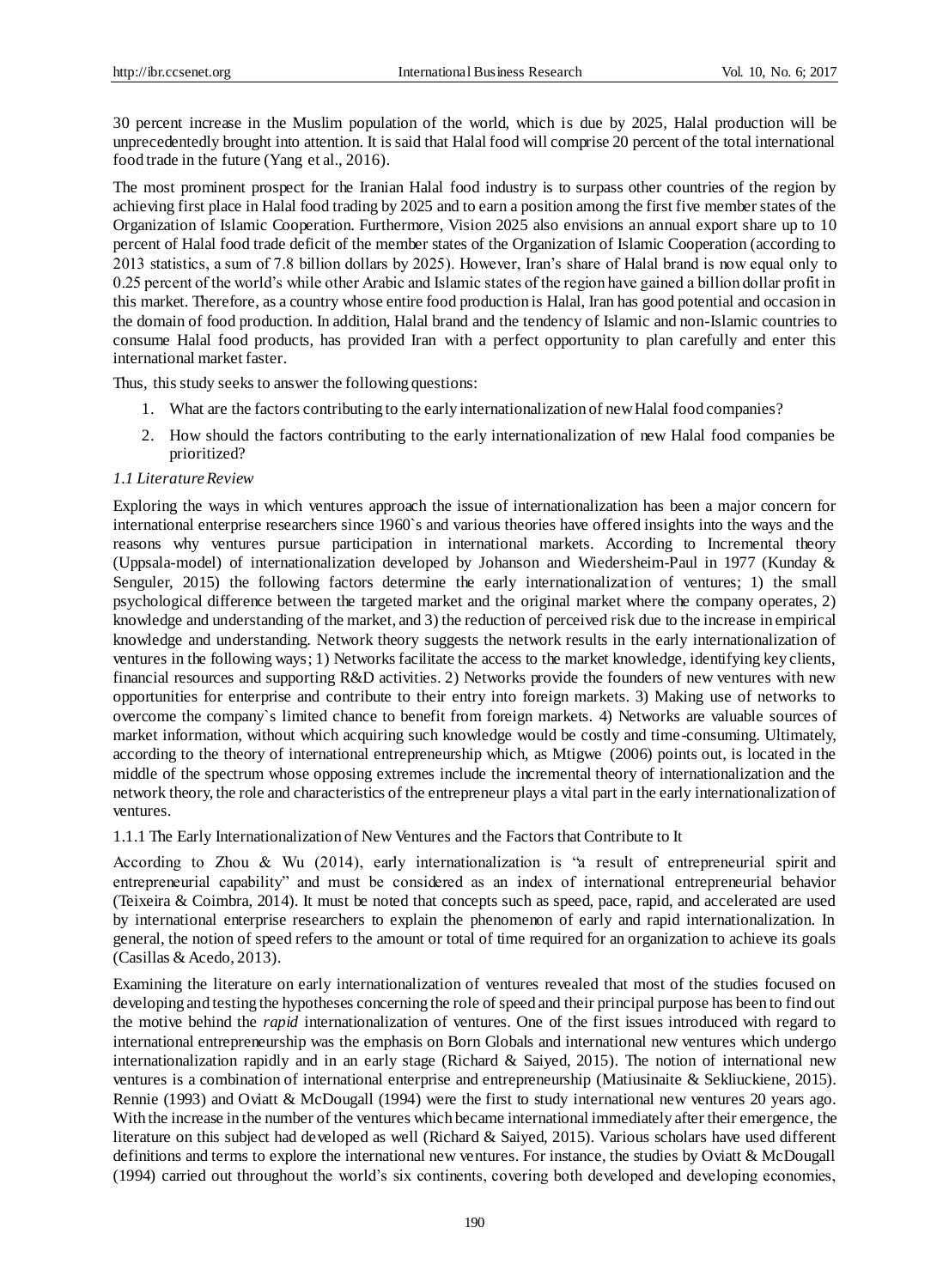referred to such firms as "international new enterprises", "Born Globals", "the rapid internationals" and "international entrepreneurship". In his book, Hessels (2008) introduces "the rapid internationals" as an umbrella term encompassing various notions such as "instant exporter", "international new firm", "instant international", "Born Global" and "Born Global start-up".

Jones et al. (2011) believe that a Born Global is a kind of firm set up through a reliance on good network connections and the capability to compete internationally and coordinate the existing resources beyond borders. Gulko's (2013) definition of international new firms includes young enterprises targeting foreign markets immediately or a few years after their formation. In addition, Matiusinaite & Sekliuckiene (2015) define international new ventures as small and medium-sized ventures that develop strategies in accordance with foreign markets right from the beginning and their income is mainly dependent on those markets. Further examination reveals that despite the fascination with international new ventures as unique organizations, few researchers have studied the course of their development (Jones, 2011).

Some writers such as Casillas et al. (2013), Jones et al. (2005) and Rialpet et al. (2005) believe that since the studies by Rennie (1993) and Oviatt (1994), the literature on factors contributing to early internationalization has become rather meager. The subject is of great contemporary significance and the studies on international enterprise has not explored it adequately (Richard & Saiyed, 2015). In fact, there is no consensus with regard to the most important factors that determine the early internationalization of ventures (Matiusinaite & Sekliuckiene, 2015). Having examined the relevant articles, we identified the factors offered in table 1.

Table 1. the contributory factors to the early and rapid internationalization of new ventures

| Zahra, Ireland & Hitt<br>Company Size<br>(2000)<br>international orientation, Globalvision, previous experience<br>Ibeh & Young $(2001)$<br>Zahra, Mathern &<br>technology resource, industry Competition<br>Carleton (2003)<br>technology, communication<br>technology, social<br>strength, network<br>Oviatt & McDougall<br>networks, tie<br>transportation<br>size, network density, foreign market knowledge<br>(2005)<br>Freeman, Edwards &<br>technology resource, Customer orientation<br>Schroder (2006)<br>Acedo & Jones<br>Proactivity, tolerance for ambiguity, risk perception, manager mindset, international orientation<br>(2007)<br>business networks, social networks, foreign market knowledge, education abroad, international<br>Zucchella, Palamara<br>orientation, previous experience, international experience, born abroad, foreign language<br>& Denicolai (2007).<br>social networks, the level of institutional development of country<br>Kiss & Danis $(2008)$<br>networks, human<br>capital, financial<br>business<br>networks.<br>social<br>technology<br>Chandra, Styles<br>&<br>resource,<br>resource, recognition and exploitation of international market opportunities<br>Wilkinson (2009)<br>networks, buying-in<br>social<br>knowledge, exploit<br>technology motivation, risk<br>perception,<br>Crick (2009)<br>Entrepreneurial Orientation, previous experience, planning<br>domestic growth rate, global market growth rate, R&D investment<br>Chang (2011)<br>transportation technology, communication technology, business networks tie strength, network size,<br>foreign market knowledge, human capital, financial resource, technology resource, industry<br>Kotosaka (2011)<br>Competition, recognition and exploitation of international market opportunities, company's |
|---------------------------------------------------------------------------------------------------------------------------------------------------------------------------------------------------------------------------------------------------------------------------------------------------------------------------------------------------------------------------------------------------------------------------------------------------------------------------------------------------------------------------------------------------------------------------------------------------------------------------------------------------------------------------------------------------------------------------------------------------------------------------------------------------------------------------------------------------------------------------------------------------------------------------------------------------------------------------------------------------------------------------------------------------------------------------------------------------------------------------------------------------------------------------------------------------------------------------------------------------------------------------------------------------------------------------------------------------------------------------------------------------------------------------------------------------------------------------------------------------------------------------------------------------------------------------------------------------------------------------------------------------------------------------------------------------------------------------------------------------------------------------------------------------------------------------|
|                                                                                                                                                                                                                                                                                                                                                                                                                                                                                                                                                                                                                                                                                                                                                                                                                                                                                                                                                                                                                                                                                                                                                                                                                                                                                                                                                                                                                                                                                                                                                                                                                                                                                                                                                                                                                           |
|                                                                                                                                                                                                                                                                                                                                                                                                                                                                                                                                                                                                                                                                                                                                                                                                                                                                                                                                                                                                                                                                                                                                                                                                                                                                                                                                                                                                                                                                                                                                                                                                                                                                                                                                                                                                                           |
|                                                                                                                                                                                                                                                                                                                                                                                                                                                                                                                                                                                                                                                                                                                                                                                                                                                                                                                                                                                                                                                                                                                                                                                                                                                                                                                                                                                                                                                                                                                                                                                                                                                                                                                                                                                                                           |
|                                                                                                                                                                                                                                                                                                                                                                                                                                                                                                                                                                                                                                                                                                                                                                                                                                                                                                                                                                                                                                                                                                                                                                                                                                                                                                                                                                                                                                                                                                                                                                                                                                                                                                                                                                                                                           |
|                                                                                                                                                                                                                                                                                                                                                                                                                                                                                                                                                                                                                                                                                                                                                                                                                                                                                                                                                                                                                                                                                                                                                                                                                                                                                                                                                                                                                                                                                                                                                                                                                                                                                                                                                                                                                           |
|                                                                                                                                                                                                                                                                                                                                                                                                                                                                                                                                                                                                                                                                                                                                                                                                                                                                                                                                                                                                                                                                                                                                                                                                                                                                                                                                                                                                                                                                                                                                                                                                                                                                                                                                                                                                                           |
|                                                                                                                                                                                                                                                                                                                                                                                                                                                                                                                                                                                                                                                                                                                                                                                                                                                                                                                                                                                                                                                                                                                                                                                                                                                                                                                                                                                                                                                                                                                                                                                                                                                                                                                                                                                                                           |
|                                                                                                                                                                                                                                                                                                                                                                                                                                                                                                                                                                                                                                                                                                                                                                                                                                                                                                                                                                                                                                                                                                                                                                                                                                                                                                                                                                                                                                                                                                                                                                                                                                                                                                                                                                                                                           |
|                                                                                                                                                                                                                                                                                                                                                                                                                                                                                                                                                                                                                                                                                                                                                                                                                                                                                                                                                                                                                                                                                                                                                                                                                                                                                                                                                                                                                                                                                                                                                                                                                                                                                                                                                                                                                           |
| competitive advantage, government regulation                                                                                                                                                                                                                                                                                                                                                                                                                                                                                                                                                                                                                                                                                                                                                                                                                                                                                                                                                                                                                                                                                                                                                                                                                                                                                                                                                                                                                                                                                                                                                                                                                                                                                                                                                                              |
| De Clercq, Sapienza,<br>human capital, financial resource, resource technolog , previous experience<br>Yavuz & Zhou (2012)                                                                                                                                                                                                                                                                                                                                                                                                                                                                                                                                                                                                                                                                                                                                                                                                                                                                                                                                                                                                                                                                                                                                                                                                                                                                                                                                                                                                                                                                                                                                                                                                                                                                                                |
| Kalinic & Forza<br>business networks, social networks, foreign market knowledge, international experience<br>(2012)                                                                                                                                                                                                                                                                                                                                                                                                                                                                                                                                                                                                                                                                                                                                                                                                                                                                                                                                                                                                                                                                                                                                                                                                                                                                                                                                                                                                                                                                                                                                                                                                                                                                                                       |
| Gulko (2013)<br>business networks, tie strength, network siz                                                                                                                                                                                                                                                                                                                                                                                                                                                                                                                                                                                                                                                                                                                                                                                                                                                                                                                                                                                                                                                                                                                                                                                                                                                                                                                                                                                                                                                                                                                                                                                                                                                                                                                                                              |
| social networks, human capital, financial resource, industry Competition, Education abroad, global<br>Casillas & Acedo                                                                                                                                                                                                                                                                                                                                                                                                                                                                                                                                                                                                                                                                                                                                                                                                                                                                                                                                                                                                                                                                                                                                                                                                                                                                                                                                                                                                                                                                                                                                                                                                                                                                                                    |
| vision, international experience company age, International alliances and Joint ventures<br>(2013)                                                                                                                                                                                                                                                                                                                                                                                                                                                                                                                                                                                                                                                                                                                                                                                                                                                                                                                                                                                                                                                                                                                                                                                                                                                                                                                                                                                                                                                                                                                                                                                                                                                                                                                        |
| institutional bridging and capacity for cross-cultural collaboration, risk perception, networking<br>Rezvani &                                                                                                                                                                                                                                                                                                                                                                                                                                                                                                                                                                                                                                                                                                                                                                                                                                                                                                                                                                                                                                                                                                                                                                                                                                                                                                                                                                                                                                                                                                                                                                                                                                                                                                            |
| Musavinejad (2014)<br>capabilities<br>In general these factors fall into 8 main categories including "technology" "network" "company resources"                                                                                                                                                                                                                                                                                                                                                                                                                                                                                                                                                                                                                                                                                                                                                                                                                                                                                                                                                                                                                                                                                                                                                                                                                                                                                                                                                                                                                                                                                                                                                                                                                                                                           |

actors fall into 8 main categories including "technology", "network", "company resources", "country features", "industry features", "company features", "managerial characteristics" and "knowledge".

Therefore research framework would present like this: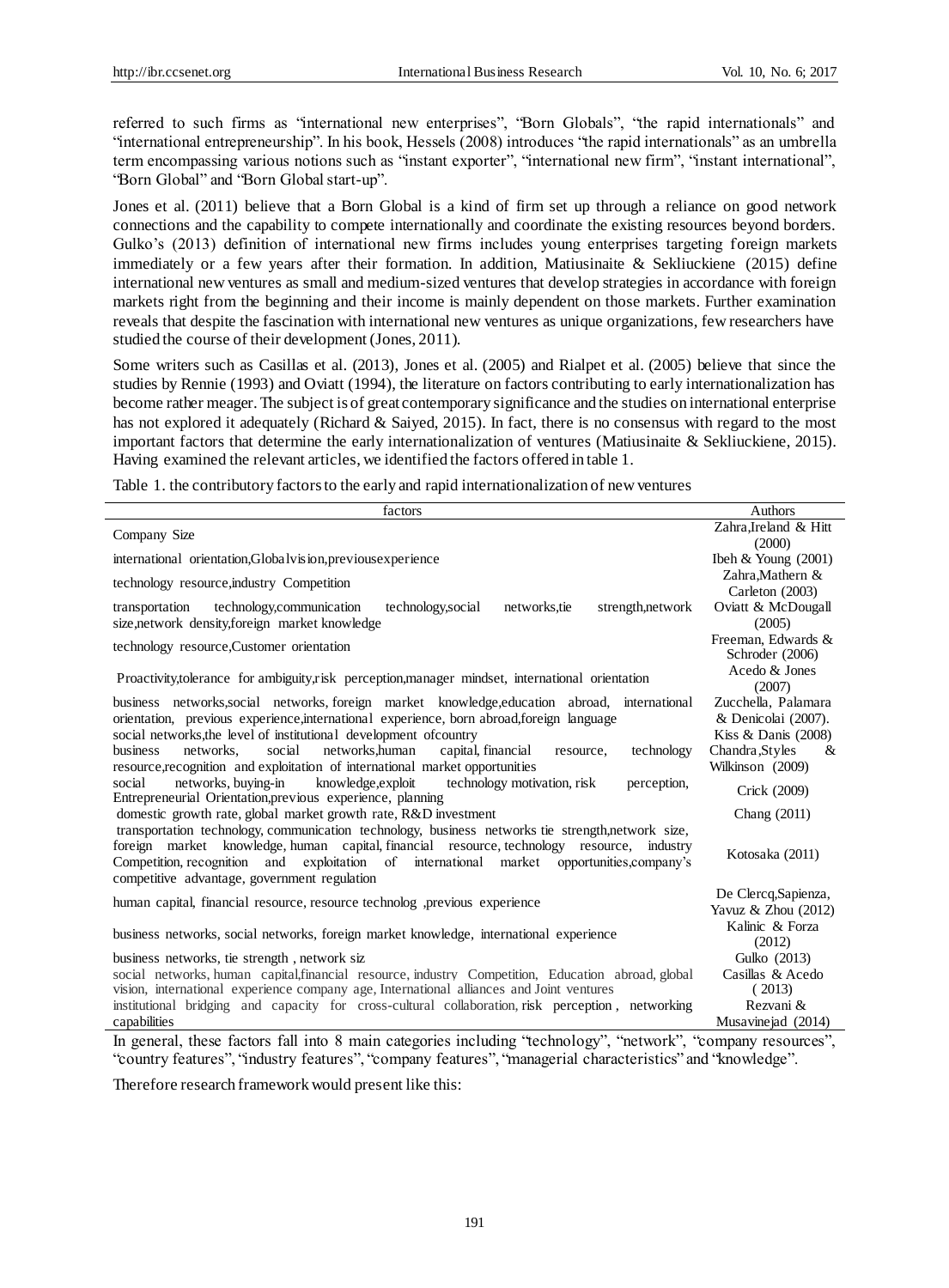

Figure 1. Research framework according to systematic review of literature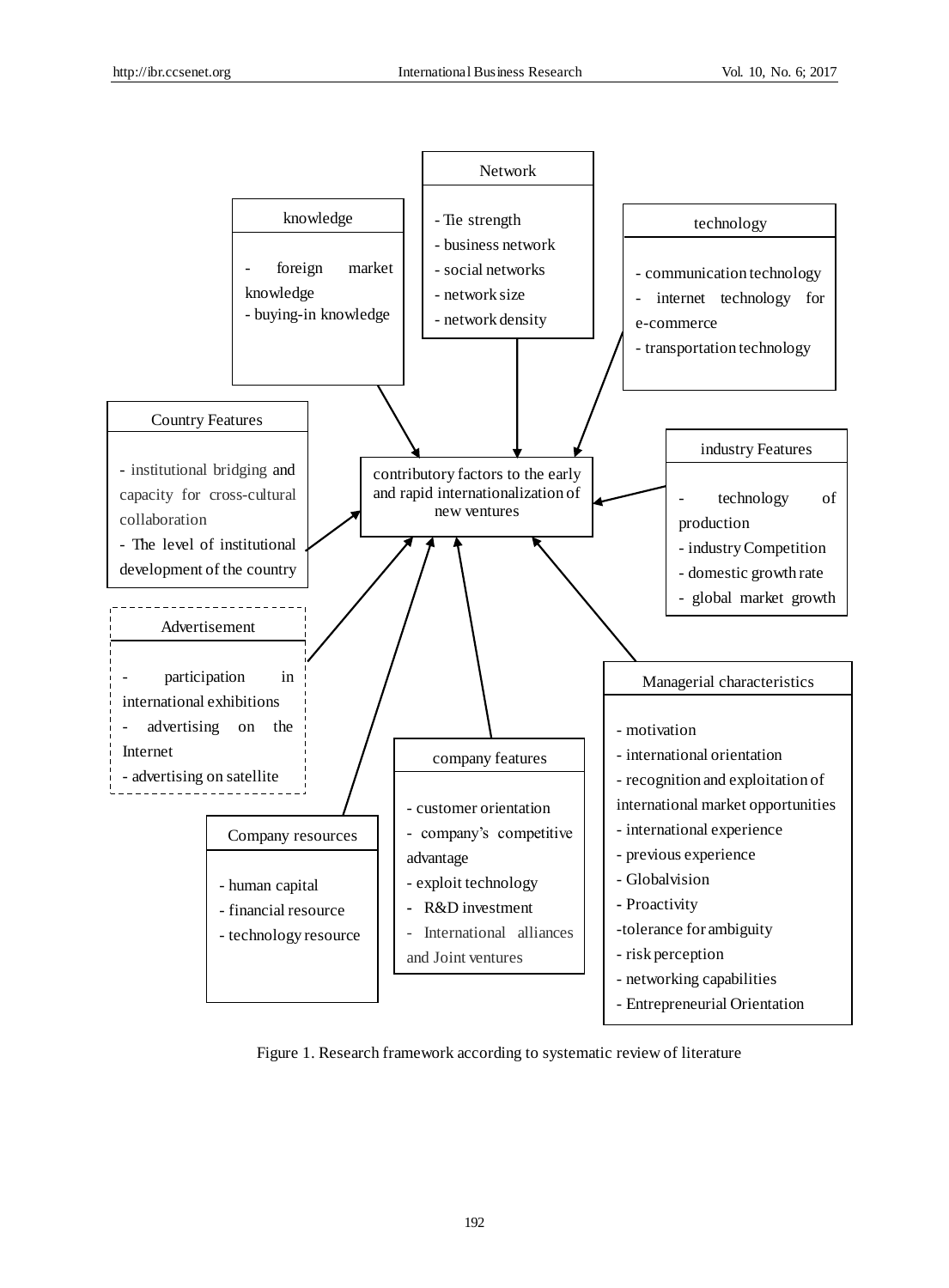## **2. Methodology**

Methodologically, this is a quantitative survey study, a practical research relying on data collection based on the objective. Following the survey method, questionnaires are employed for collecting data.

The statistical population consists of chief officers (CEO, CMO, CPO, CSO, etc.) and the experts working in each of the aforementioned fields in international new Halal food companies in Iran. Therefore, first, a list of companies holding Halal certification – including 1000 firms, active in various industries – has been collected from the Halal Institute database. Examining the final list revealed that only 12 % (100 companies) of the total 800 firms operating in food industry have seized the opportunity for turning into an international new venture. Therefore, the statistical population of the study consists of chief officers and the experts spread across these 100 Halal food international new ventures and the sample size is equal to 80 based on the Cochran formula.

In order to examine the theoretical background and the existing literature on the subject, this study has employed secondary research methods And also, we have done our best to consider all of the authors from 1996 to 2016 and have made sure that their theories about early internationalization are collected. This step has two advantages: 1- Reaching a comprehensive list of contributing factors of early and quick internationalization and when these factors are noticed and considered, the possibility of finding more contributing factors that are not already presented in the collected list is very low. 2- Having studied the identified contributing factors, we can find out which contributing factor has been emphasized the most amongst authors. After finishing the theoretical framework, validating the list of contributing factors is necessary so having determined the theoretical framework, we devised a questionnaire including 46 questions in three areas: 1) demography, 2) main questions, and 3) open questions. The two later categories used Likert scale ranging from 5 representing very much to 1 representing very little.

| factors                    | Number of questions | <b>AVE</b> | Cronbachs Alpha | Composite Reliability |
|----------------------------|---------------------|------------|-----------------|-----------------------|
| technology                 |                     | 0.749      | 0.882           | 0.897                 |
| network                    |                     | 0.787      | 0.944           | 0.948                 |
| company features           |                     | 0.711      | 0.932           | 0.945                 |
| Company resources          |                     | 0.923      | 0.958           | 0.973                 |
| country features           | 2                   | 0.882      | 0.933           | 0.957                 |
| <b>Industry Features</b>   | 4                   | 0.885      | 0.956           | 0.968                 |
| managerial characteristics | 16                  | 0.574      | 0.948           | 0.954                 |
| knowledge                  | ◠                   | 0.931      | 0.931           | 0.964                 |
| advertisement              | 2                   | 0.915      | 0.961           | 0.969                 |

Table 2. the Cronbachs alpha coefficients, the construct Composite reliability of the study

The devised questionnaire was examined by some scholars for the purpose of evaluating content validity. Consequently, "advertisement" was added to the list of factors contributing to early internationalization of Halal food international new ventures. Next, the convergent validity of the questionnaire was examined by PLS software which, as it is indicated in table 2, revealed that AVE for all factors is higher than the 0.5 critical value. For an evaluation of the reliability of the questionnaire, the study has made use of Cronbach's alpha and combinatorial reliability. Once these methods ensured reliability, the questionnaires were distributed among the statistical population. Since the Alpha coefficients for each contributing factors is higher than 0.7, so the questionnaire has enough reliability.

SPSS was used to analyze the data. First, the descriptive statistics including mean (a measure of central tendency) and the three standard deviations (index of dispersion), variance and variation range were measured. Afterwards, inferential statistics were considered; for instance, one-sample T was used to test the significance and the utility of variables and the one-sample T test is used for the average perimeter assumption test for a society. In majority of the studies that are done using the Likert scale, in order to study and analyze the questions based on the article, this test is used and finally Friedman test made it possible to rank and prioritize variables and research index.

# **3. Findings**

The analysis of the questionnaire showed that sales experts comprised 20 percent of the participants, 42.5 percent had 11 to 15 years work experience, and 28.8 percent worked in "production and packaging of red meat products".

As table 3 shows, the highest means belongs to "manager traits" and "company features", respectively, while "knowledge" and "advertisement" make for the lowest mean.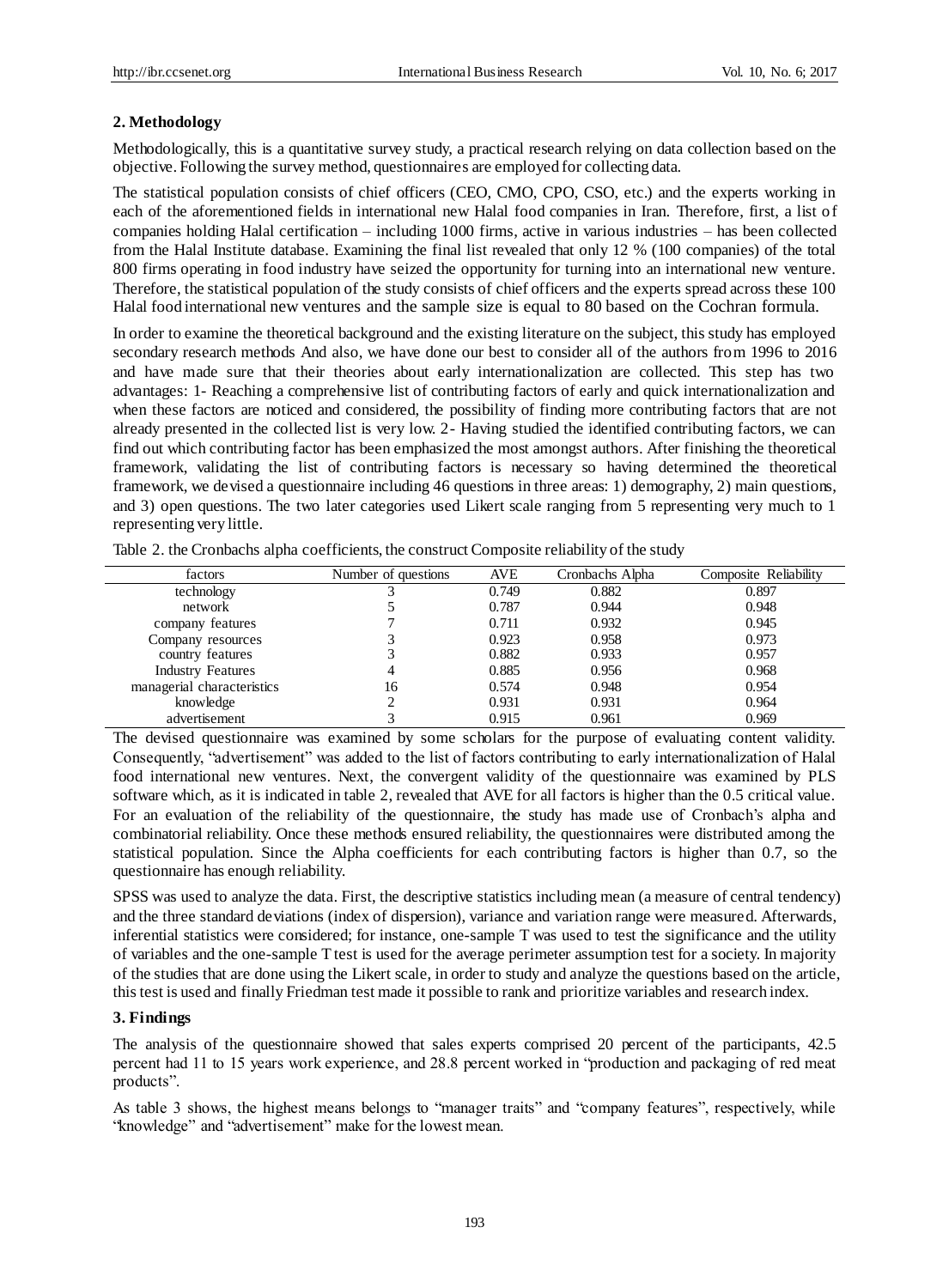|                            |                                 | dispersion |                    |       |  |  |
|----------------------------|---------------------------------|------------|--------------------|-------|--|--|
| Factors                    | Descriptive statistics<br>Range | Variance   | standard Deviation | Mean  |  |  |
| technology                 | 9.33                            | 7.83       | 2.79               | 8.21  |  |  |
| network                    | 15.80                           | 21.11      | 4.59               | 15.95 |  |  |
| Company resources          | 9.33                            | 10         | 3.16               | 7.76  |  |  |
| country features           | 9.33                            | 9.14       | 3.02               | 7.12  |  |  |
| <b>Industry Features</b>   | 13                              | 18.09      | 4.25               | 10.65 |  |  |
| company features           | 22.43                           | 36.33      | 6.02               | 21.64 |  |  |
| managerial characteristics | 51.19                           | 169.19     | 13                 | 54.71 |  |  |
| knowledge                  | 9.33                            | 9.13       | 3.02               | 6.87  |  |  |
| advertisement              | 6                               | 3.25       | 1.80               | 5.34  |  |  |

#### Table 3. Descriptive statistics of factors contributing to the early internationalization of new ventures

Table 4 indicates that the values derived from one-sample T test stand for the presence of utility for each of the factors that determine the early internationalization of Halal food international new ventures.

Table 4. One-sample T test for the contributing factors to the early internationalization of Halal food international new ventures

|                            | Test Value $=$ 3 |                    |              |      |            |                                   |       |  |  |  |  |
|----------------------------|------------------|--------------------|--------------|------|------------|-----------------------------------|-------|--|--|--|--|
|                            |                  |                    | significance |      | Mean       | 95% Confidence<br>Interval of the |       |  |  |  |  |
| factors                    |                  | Degree of          | level        | d    | Difference |                                   |       |  |  |  |  |
|                            |                  | freedom<br>(Error) |              |      |            | Difference                        |       |  |  |  |  |
|                            |                  |                    |              |      |            | Lower                             | Upper |  |  |  |  |
| technology                 | 16.65            | 79                 | 0.00         | 0.05 | 5.21       | 4.58                              | 5.83  |  |  |  |  |
| network                    | 25.20            | 79                 | 0.00         | 0.05 | 13.97      | 11.92                             | 13.97 |  |  |  |  |
| Company resources          | 13.46            | 79                 | 0.00         | 0.05 | 5.46       | 4.05                              | 5.46  |  |  |  |  |
| country features           | 12.18            | 79                 | 0.00         | 0.05 | 4.79       | 3.44                              | 4.79  |  |  |  |  |
| <b>Industry Features</b>   | 16.09            | 79                 | 0.00         | 0.05 | 8.60       | 6.70                              | 8.60  |  |  |  |  |
| company features           | 27.66            | 79                 | 0.00         | 0.05 | 19.98      | 17.30                             | 19.98 |  |  |  |  |
| managerial characteristics | 35.55            | 79                 | 0.00         | 0.05 | 54.60      | 48.81                             | 54.60 |  |  |  |  |
| knowledge                  | 11.45            | 79                 | 0.00         | 0.05 | 4.54       | 3.19                              | 4.54  |  |  |  |  |
| advertisement              | 11.61            | 79                 | 0.00         | 0.05 | 2.74       | 1.94                              | 2.74  |  |  |  |  |

According to table 5 which examines the degree of importance for factors in the early internationalization of Halal food international new ventures, "managerial characteristics" and "company features" are the top priorities while "knowledge" and "advertisement", respectively, have the least contribution to the early internationalization of Halal food international new ventures.

Table 5. Ranking contributing factors to the early internationalization of Halal food international new ventures

| Ranks | Mean Rank | contributing factors to the early internationalization of international new ventures in |
|-------|-----------|-----------------------------------------------------------------------------------------|
|       |           | Halal food industry                                                                     |
|       | 8.95      | managerial characteristics                                                              |
|       | 7.55      | company features                                                                        |
|       | 6.63      | network                                                                                 |
| 4     | 4.99      | industry features                                                                       |
|       | 4.04      | technology                                                                              |
| 6     | 3.83      | company resources                                                                       |
|       | 3.39      | country features                                                                        |
| 8     | 3.20      | advertisement                                                                           |
|       | 2.43      | knowledge                                                                               |

# **4. Conclusion**

The study set out to introduce the contributing factors to the early internationalization of international new ventures working in Iranian Halal food industry and also prioritize the identified factors. Foreign studies have approached the identification of these factors form various perspectives, but this study has not limited its focus on a specific factor or a series of similar ones; rather, it offers a comprehensive framework for the contributing factors to the early internationalization of international new ventures as well as prioritizing the factors based on their importance for the early internationalization of Halal food international new ventures in Iran. This could be considered the original contribution of this study. To answer the two questions posed in the beginning of the study, a series of contributing factors to the early internationalization of new ventures were identified through an exploration of the theoretical context and after integrating the scholars' outlook another factor was added to the list of the identified factors, viz. advertisement. In order to see whether they contribute to the early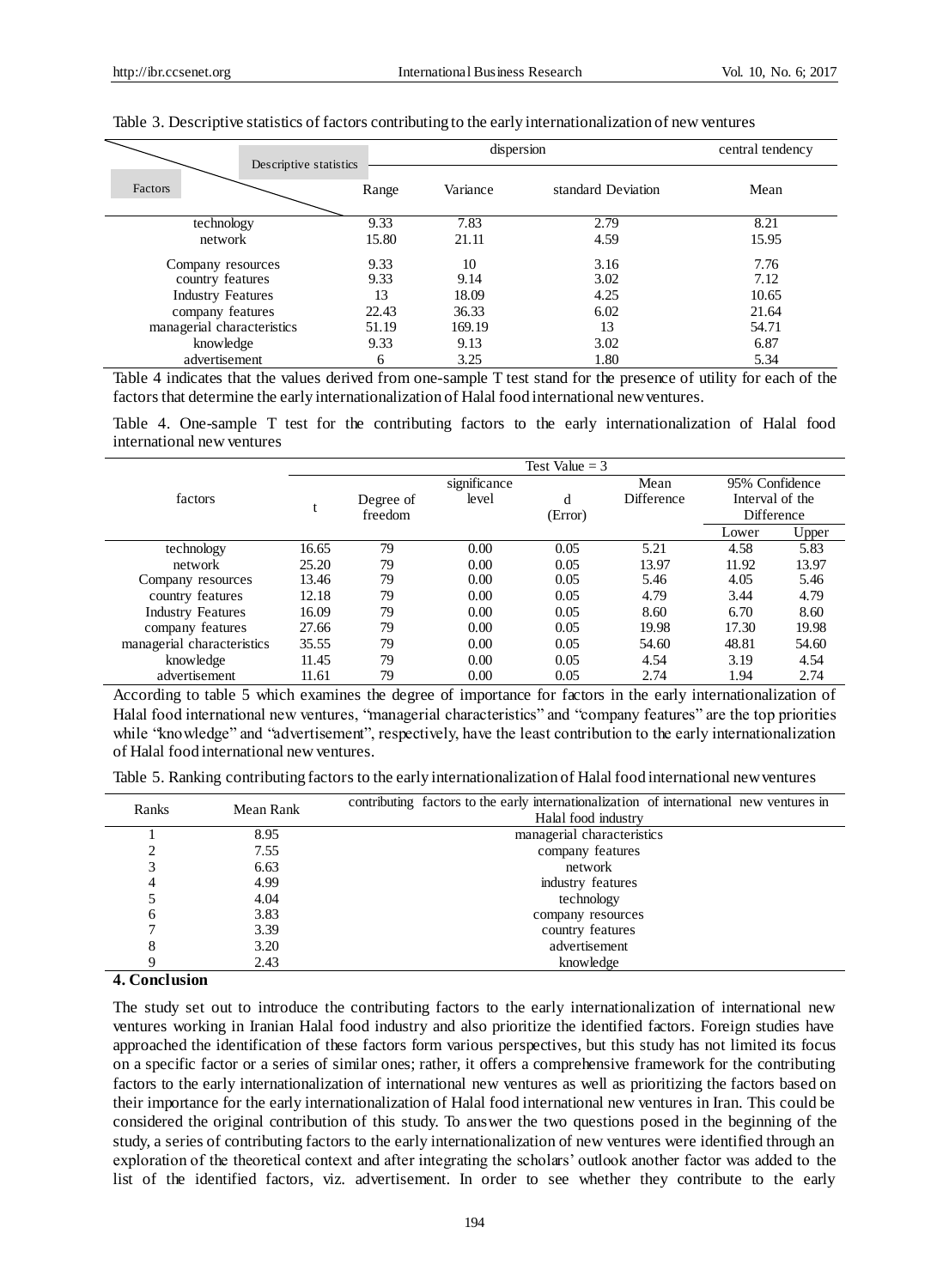internationalization of Halal food international new ventures in Iran or not, and evaluate the possible outcome, data were collected through questionnaires. Table 6 contains the results derived from data analysis.

| Table 6. Ranking the indicators and factors that determine the early nationalization of Halal food international |  |  |  |  |  |
|------------------------------------------------------------------------------------------------------------------|--|--|--|--|--|
| new ventures                                                                                                     |  |  |  |  |  |

| contributing<br>indicators to the early            |                         | contributing factors to the early     |         |
|----------------------------------------------------|-------------------------|---------------------------------------|---------|
| internationalization of international new ventures | Ranking                 | internationalization of international | Ranking |
| in Halal food industry                             | indicators              | new ventures in Halal food            | Factors |
|                                                    |                         | industry                              |         |
| motivation                                         | $\mathbf{1}$            |                                       |         |
| international orientation                          | $\overline{c}$          | managerial characteristics            | 1       |
| recognition and exploitation of international      | 3                       |                                       |         |
| market opportunities                               |                         |                                       |         |
| Customer orientation                               | 1                       |                                       |         |
| company's competitive advantage                    | $\overline{c}$          | company features                      | 2       |
| exploit technology                                 | 3                       |                                       |         |
| Tie strength                                       |                         |                                       |         |
| business network                                   | $\overline{\mathbf{c}}$ | network                               | 3       |
| social networks                                    | 3                       |                                       |         |
| technology of production                           | $\mathbf{1}$            |                                       |         |
| industry Competition                               | $\overline{c}$          | industry Features                     | 4       |
| domestic growth rate                               | 3                       |                                       |         |
| global market growth rat                           | 4                       |                                       |         |
| communication technology                           | 1                       |                                       |         |
| internet technology for e-commerce                 | $\overline{c}$          | technology                            | 5       |
| transportation technology                          | 3                       |                                       |         |
| human capital                                      | 1                       |                                       |         |
| financial resource                                 | $\overline{\mathbf{c}}$ | Company resources                     | 6       |
| technology resource                                | 3                       |                                       |         |
| institutional bridging and capacity for            | 1                       |                                       |         |
| cross-cultural collaboration                       |                         |                                       |         |
| The level of institutional development of the      | 2                       | <b>Country Features</b>               | 7       |
| country                                            |                         |                                       |         |
| government regulation                              | 3                       |                                       |         |
| participation in international exhibitions         | $\mathbf{1}$            |                                       |         |
| advertising on the Internet                        | $\overline{c}$          | advertisement                         | 8       |
| advertising on satellite                           | 3                       |                                       |         |
| foreign market knowledge                           |                         |                                       | 9       |
| buying-in knowledge                                | $\overline{2}$          | knowledge                             |         |

According to the findings of this study, "managerial characteristics" has been the most important factor in the early nationalization of Iranian Halal food international new ventures. In this regard, we can refer to studies by some researchers such as Matiusinaite & Sekliuckiene (2015) and Danik et al. (2016) which consider an integral part for management in the early internationalization of new ventures. Friedman et al. (2006) emphasizes the significance of "company features" and suggests that the tendency of new ventures towards customer orientation wins them new foreign customers, which increases their reputation across foreign networks. Consequently, the company will receive more customers, a fact that reflects the rapid development of its international activities. Moreover, in order to achieve a stable export, the examined ventures have counted on customers as permanent allies and considered the understanding of customer, personalization and the adaptation of services and products with customer demands as the prime condition of a product's repute. The study's findings concerning "network" indicates that, as Tang (2011) has pointed out, the greater the power (knowledge, financial resources, etc.) of people and enterprises in the network, the more information is granted them about new business opportunities, potential markets, etc. and the more possibilities for them to make use of such information. As a result, new ventures can become internationalized in an early stage. Regarding the significance of "industry features", it can be said that Iranian food industry is in a better shape than the country's other industries which have often lagged behind world technology. As Matiusinaite & Sekliuckiene (2015) have noted in their study, the process of the internationalization of new international ventures is much influenced by the industry and technological aspects of the original industry of the ventures. Findings with regard to the role of technology confirms the studies by Knight & Cavusgil in 1996 and those by Oviatt & McDougall in 1999, which revealed that the technological developments in transportation, communication and computer allow the new ventures to become internationalized more rapidly (Oviatt & McDougall 2005). The results concerning the significance of "company resources" and particularly "human capital" reinforce suggestions offered by De clercq et al. (2012) as well as those presented by Rezvani and Musavinejad (2014) according to which, compared to some features of the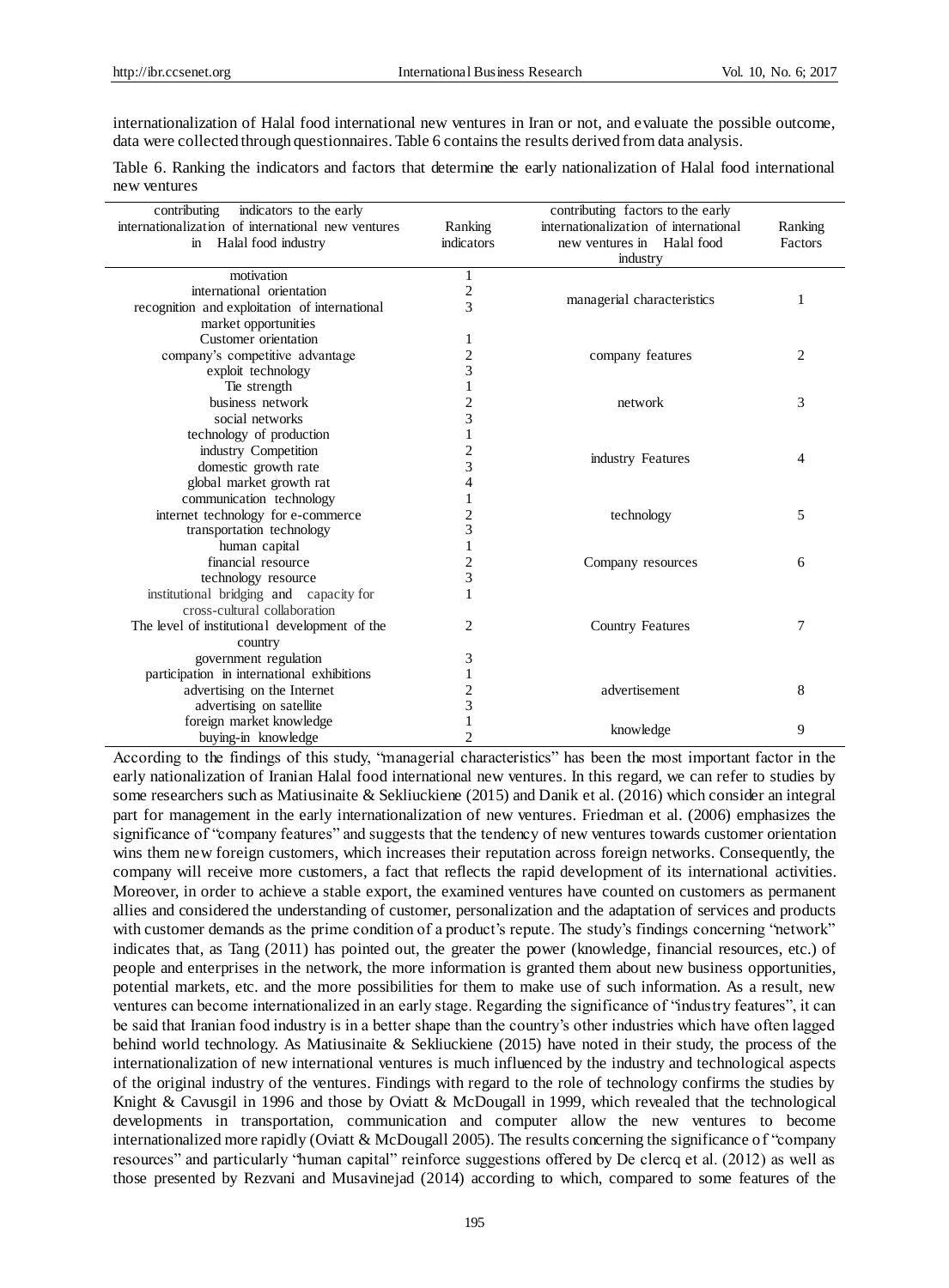company such as its size and age, the social resources(human capital) of the management team is more important in its internationalization. Considering the fact that the examined ventures usually export to the neighboring countries which resemble them more in terms of institutional distance, the findings about the significance of "country features" (institutional bridging and capacity for cross-cultural collaboration) are in line with position taken by Casillas & Acedo (2013). The literature shows that in his study, Evers (2010) refers to "trade fairs" as one of the factors that contribute to the early internationalization of ventures, which confirms the findings of this study. The importance of "access to knowledge about the international market" in the early internationalization of the examined ventures confirms the findings of kutosaka)2011(, Kalinic & Forza (2012) about this factor. Furthermore, regarding the open question posed in the questionnaire, "Halal brand" has proved to be one of the contributing factors to the early internationalization of Halal food international new ventures in Iran.

And to conclude, if international new ventures in halal food industry consider the contributing factors in this study in the same order and have a plan based on these factors, these companies can undoubtedly succeed in the highly competitive circumstances of foreign markets and according to the halal food approach, Iran will be able to reach first place for halal food trading, find a place amongst the top 5 countries who are members of the Organization of Islamic Cooperation and reaching 10% of the annual exports in halal food trading in Organization of Islamic Cooperation countries.

## **5. Suggestions**

This study has provided managers and policy makers with several discoveries including the fact that policy makers must concentrate on a series of secondary programs that accelerates international learning. Such programs will subsequently facilitate international commitment and function. An instance includes holding seminars where managers share their international experiences and learn from one another, rather than waiting for a personal experience to equip them with such knowledge. The following are the practical suggestions of this study: 1) the increasing presence of international new ventures in international exhibitions to introduce themselves to customers and expand their enterprise networks, 2) Zahra et al. (2003) believes that the internationalization of ventures is expensive; therefore, the prioritization of the identified factors allow the managers to focus on factors with higher priorities so that they can internationalize their ventures at a lower cost.

Based on the exploration of theoretical context and the findings of previous literature as well as the results of this study, the following suggestions regarding further research are offered: 1) a careful examination of the role of Halal brand in the early internationalization of Halal food international new ventures, 2) the identification of factors which hinder the early internationalization of new ventures, and 3) carrying out this study through mixed method. Thus, new findings can be achieved in this field through interviews with scholars, and data coding and analysis by relevant software.

### **References**

- Acedo, F. J., & Jones, M. V. (2007). Speed of Internationalization and Entrepreneurial Cognition: Insights and a Comparison Between International New Ventures, Exporters and Domestic Firms. *Journal of World Business, 42,* 236-252. https://doi.org/10.1016/j.jwb.2007.04.012
- Casillas, J. C., & Acedo, F. J. (2013). Speed in the Internationalization Process of the Firm. *International Journal of Management Reviews, 15,* 15-29. https://doi.org/10.1111/j.1468-2370.2012.00331.x
- Chandra, Y., Styles, C., & Wilkinson, I. (2009). The Recognition of First Time International Entrepreneurial Opportunities: Evidence from firms in Knowledge-based industries. *International Marketing Review, 26*(1), 30-61. https://doi.org/10.1108/02651330910933195
- Chang, J. (2011). The Early and Rapid Internationalization of Asian Emerging MNEs*. Competitiveness Review: An International Business Journal*, *21*(2), 171-187. https://doi.org/10.1108/10595421111117452
- Crick, D. (2009). The Internationalisation of Born Global and International New Venture SMEs. *International Marketing Review, 26*(4/5), 453-476. https://doi.org/10.1108/02651330910971986
- Danik, L., Duliniec, E., & Kowalik, I. (2016). The Polish Born Global Firms: Founding Processes and Motives of Early Internationalization. *Transformation in Business & Economics, 15*(2), 111-130.
- De Clercq, D., Hessels, J., & Van Stel, A. J. (2008). Knowledge Spillovers and New Ventures' Export Orientation. *Small Business Economics*, *31*(3). https://doi.org/10.1007/s11187-008-9132-z
- De Clercq, D., Sapienza, H. J., Yavuz, R. I., & Zhou, L. (2012). Learning and Knowledge in Early Internationalization Research: Past Accomplishments and Future Directions. *Journal of Business Venturing*, *27,* 143-165. https://doi.org/10.1016/j.jbusvent.2011.09.003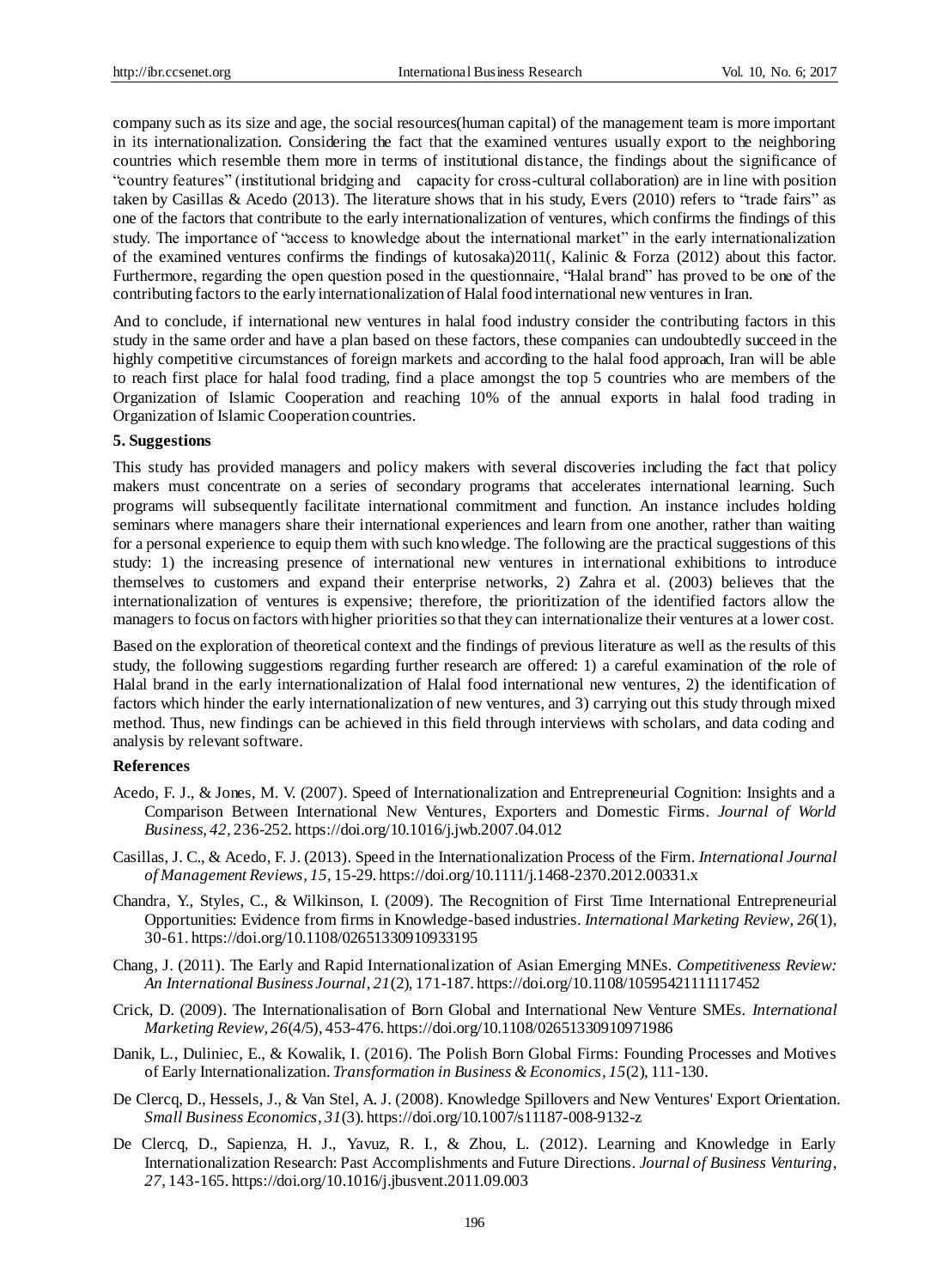- Etemad, H., & Wright, R. (2003). *Globalization and Entrepreneurship: Policy and Strategy Perspective*, 3-14, Cheltenham & Massachusetts,Edward Elgar Publishing.
- Freeman, S. A., Edwards, R., & Schroder, B. (2006). How Smaller Born-Global Firms Use Networks and Alliances to Overcome Constraints to Rapid Internationalization. *Journal of International Marketin, American Marketing Association, 14*(3), 33-63. https://doi.org/10.1509/jimk.14.3.33
- Gulko, O. (2013). *Importance of networks for International New Ventures entry to Russian and Ukrainian steel industry market*. Master Thesis, Faculty of Econimics and Business Administration.
- [Hessels,](http://www.sciencedirect.com/science/article/pii/S0969593111001429) J. (2008). *International Entrepreneurship: Value creation [across national borders](http://repub.eur.nl/pub/13942/)*, 9-29. [Rotterdam,](http://www.sciencedirect.com/science/journal/09695931) [Erasmus](http://www.sciencedirect.com/science/journal/09695931) Research Institute of Management (ERIM).
- Hohenthal, J., Johanson, J., & Johanson, M. (2003). Market Discovery and the International Expansion of the Firm. *International Business Review*, *12,* 659-672. https://doi.org/10.1016/j.ibusrev.2003.06.001
- [Ibeh,](http://www.emeraldinsight.com/author/Ibeh%2C+Kevin+IN) K. I. N., & [Young,](http://www.emeraldinsight.com/author/Young%2C+Stephen) S. (2001). Exporting as an Entrepreneurial Act An Empirical Study of Nigerian Firms. *European Journal of Marketing, 35*(5/6), 566-586. https://doi.org/10.1108/03090560110388114
- Johnson, H., & Sandberg, S. (2008).Internationalization of Small and Medium Sized Enterprises in the Baltic Sea Region. *Journal of international management, 14,* 65-77. https://doi.org/10.1016/j.intman.2007.02.005
- Jones, M. V., Caviello, N., & Tang, Y. K. (2011). International Entrepreneurship Research (1989-2009): a domain ontology and thematic analysis. Journal of Business Venturing. ontology and thematic analysis. *Journal of Business Venturing.* https://doi.org/10.1016/j.jbusvent.2011.04.001
- Kalinic, I., & Forza, C. (2012). Rapid Internationalization of Traditional SMEs: Between Gradualist Models and Born Globals. *International Business Review, 21,* 694-707. https://doi.org/10.1016/j.ibusrev.2011.08.002
- Kiss, A. N., & Danis, W. M. (2008). Country Institutional Context, Social Networks and New Venture Internationalization Speed. *European Management Journal, 26,* 388-399. https://doi.org/10.1016/j.emj.2008.09.001
- Kotosaka, M. (2011). Modelling the Speed: Examining the Different Modes of Internationalization by the Timing and Speed, SSRN. Available at SSRN: <https://ssrn.com/abstract=1969313> or [http://dx.doi.org/10.2139/ssrn.1969313.](http://dx.doi.org/10.2139/ssrn.1969313)
- Kunday, O., & Sengüler, E. P. (2015). A Study On Factors Affecting The Internationalization Process Of Small And Medium Enterprises (SMEs). *Social and Behavioral Sciences*, *195,* 972-981. https://doi.org/10.1016/j.sbspro.2015.06.363
- Matiusinaite, A., & Sekliuckiene, J. (2015). Factors Determining Early Internationalization of Entrepreneurial SMEs. *Theoretical Approach. Entrepreneurship*, 175-185.
- Mtigwe, B. (2006). Theoretical Milestones in International Business: The Journey to International Entrepreneurship Theory. *International entrepreneurship, 4,* 4-25. https://doi.org/10.1007/s10843-006-5872-5
- Oviatt, B. M., & McDougall, P. P. (1994). Toward a Theory of International New Ventures. *Journal of International Business Studies, 36,* 29-41. https://doi.org/10.1057/palgrave.jibs.8490193
- Oviatt, B. M., & McDougall, P. P. (2005). Defining International Entrepreneurship and Modeling the Speed of Internationalization. *Entrepreneurship Theory & Practice,* 537-553. https://doi.org/10.1111/j.1540-6520.2005.00097.x
- Rezvani, M., & Hajifathali, A. (2013). The Effect of Organizational Factors on Business Growth in International Franchises; The Case of Iranian Food Industry. *Asian Journal of Research in Business Economics and Management*, *3*(9), 45-58.
- Rezvani, M., & Musavinejad, S. M. (2014). International Entrepreneurship. Iran: University of Tehran Press.
- Ricard, A., & Saiyed, A. A. (2015). Attitude Toward Internationalization And Early Internationalization: Comparison of Indian and French SMEs' Decision Makers. *Management*, *18*(1), 54-77.
- Teixeira, A. A., & Coimbra, C. (2014). The Determinants of the Internationalization Speed of Portuguese University Spin-offs. *An Empirical Investigation. Journal of International Entrepreneurship, 12,* 270-308. https://doi.org/10.1007/s10843-014-0132-6
- Yang, H. J., Dube, F., & Huang, L. J. (2016). Research on the Factors Influencing Halal Food Industry Internationalization: A Case Study of Ningxia (China). 3rd International Conference on Economics and